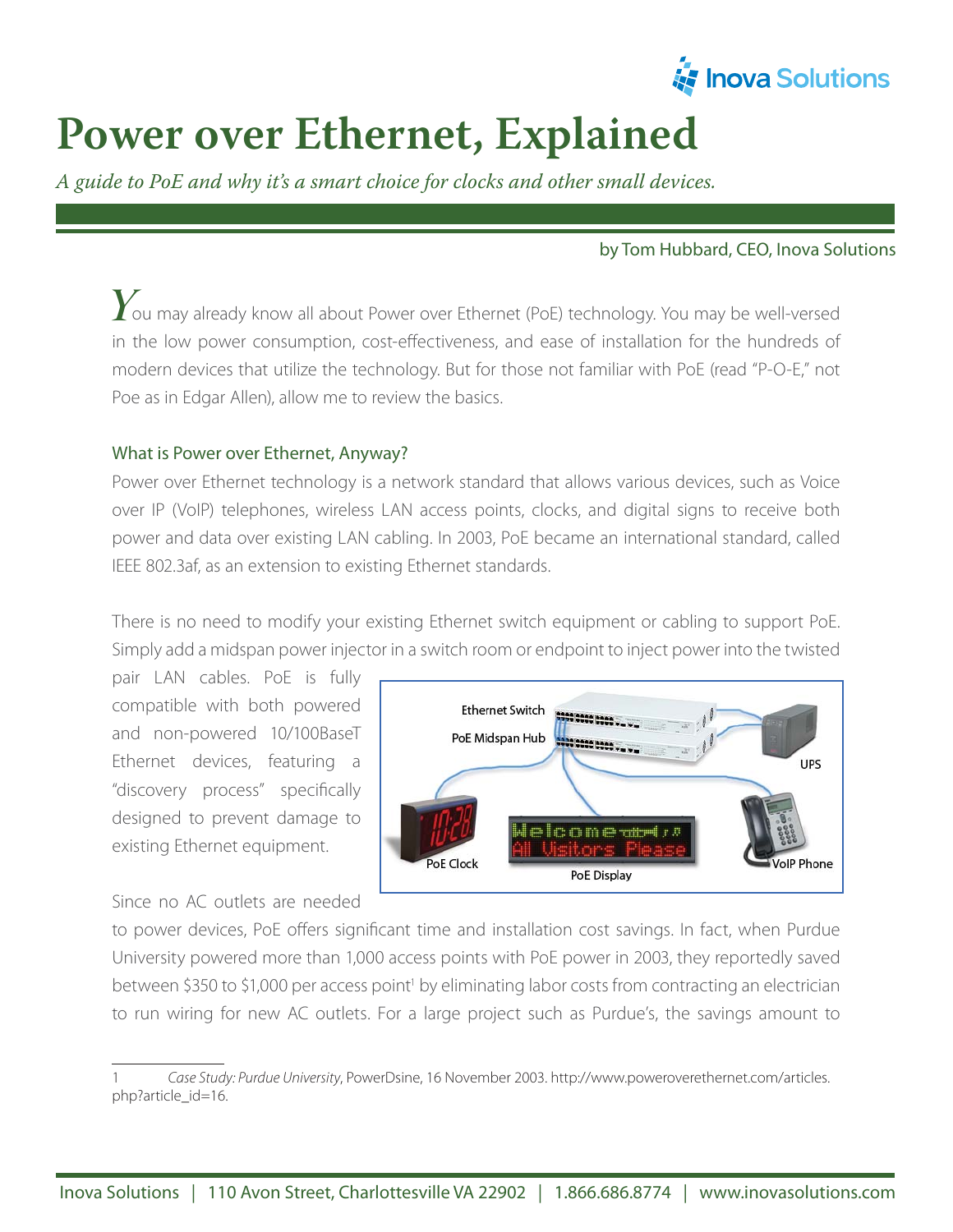hundreds of thousands of dollars or even millions. That's savings you can take to the bank (and maybe even earn you a promotion, or at least a congratulatory pat on the back).

PoE switches also allow for uninterruptible power supply (UPS) backup. This means that PoE devices may continue to operate even throughout a power failure. The same can not be said for oldfashioned serial-powered devices. In that case, if the power goes out…so do the devices (hope those devices weren't too important to your organization, and you don't mind manually resetting them one-by-one).

The IEEE 802.3af standard imposes a power limit of 15.4 watts, enough to operate small devices such as clocks and digital signs without sacrificing LED brightness or device quality. This low power restriction ensures that PoE devices are "green" and energy-efficient in a world moving quickly in that direction.

## Overcoming Sticker Shock

A common misconception among PoE clock purchasers is that the clocks found in department stores for home use are the same clocks used in a large organization or school system. Therefore, when the novice shopper sees the price tag of a clock powered by Ethernet, they usually suffer from momentary sticker shock. "You want me to pay a few hundred dollars for a clock?"

The difference is that battery-operated clocks use outdated technology and would be an extremely inefficient choice for a large organization. Imagine having to set every clock individually, monitor each one for battery replacements, manually adjust for Daylight Saving Time and continuously check for synchronization. I'm exhausted just thinking about it.

Serial (AC-powered) clocks are hardly a better alternative. You'd need to install an AC outlet at every clock location, which typically costs a few hundred dollars itself for installation and wiring.

*"PoE clocks receive both power and data from your organization's network and are perfectly synchronized, even across disparate locations connected by the same network."*

And at the end of the day, you still wouldn't have a flexible infrastructure if the needs of the building change or if you want to add on other IP devices.

Now we arrive at the option that makes the most sense – Ethernet-powered clocks. PoE clocks receive both power and data from your organization's network and are perfectly synchronized, even across disparate locations connected by the same network. Since PoE clocks require no AC outlet